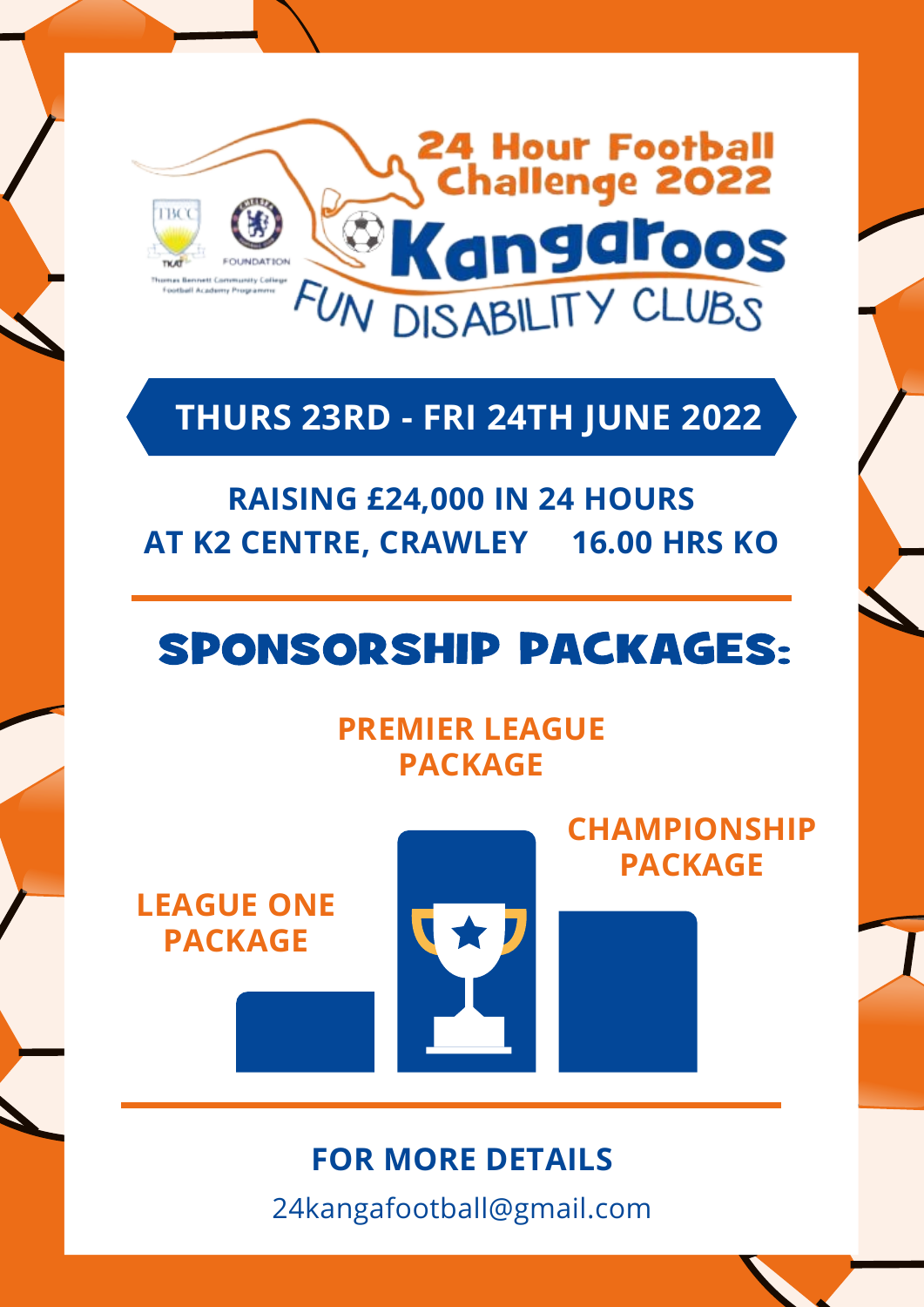

## **PREMIER LEAGUE - HEADLINE SPONSOR**

#### **LIMITED AVAILABILITY**

# TOTAL COST £3,000:

- **Entry for up to 12 players (inc subs) in 7 aside match**
- **Maximise your company's exposure through our social media before, during and after the event**
- **Promote your business with bespoke online and offline marketing - including video**
- **Dedicate your company name on the Business Support Page on the Kangaroo's website**
- **Post event press release and editorial coverage**
- **Souvenir framed photograph & business certificate of your team building experience**
- **Match filming**
- **Logo and write up in our Kangaroos business enewsletter**
- **Two complimentary tickets to the Kangaroo's Winter Ball 2022**
- **VIP Goodie Bag for all players**

### **FOR MORE DETAILS**

24kangafootball@gmail.com